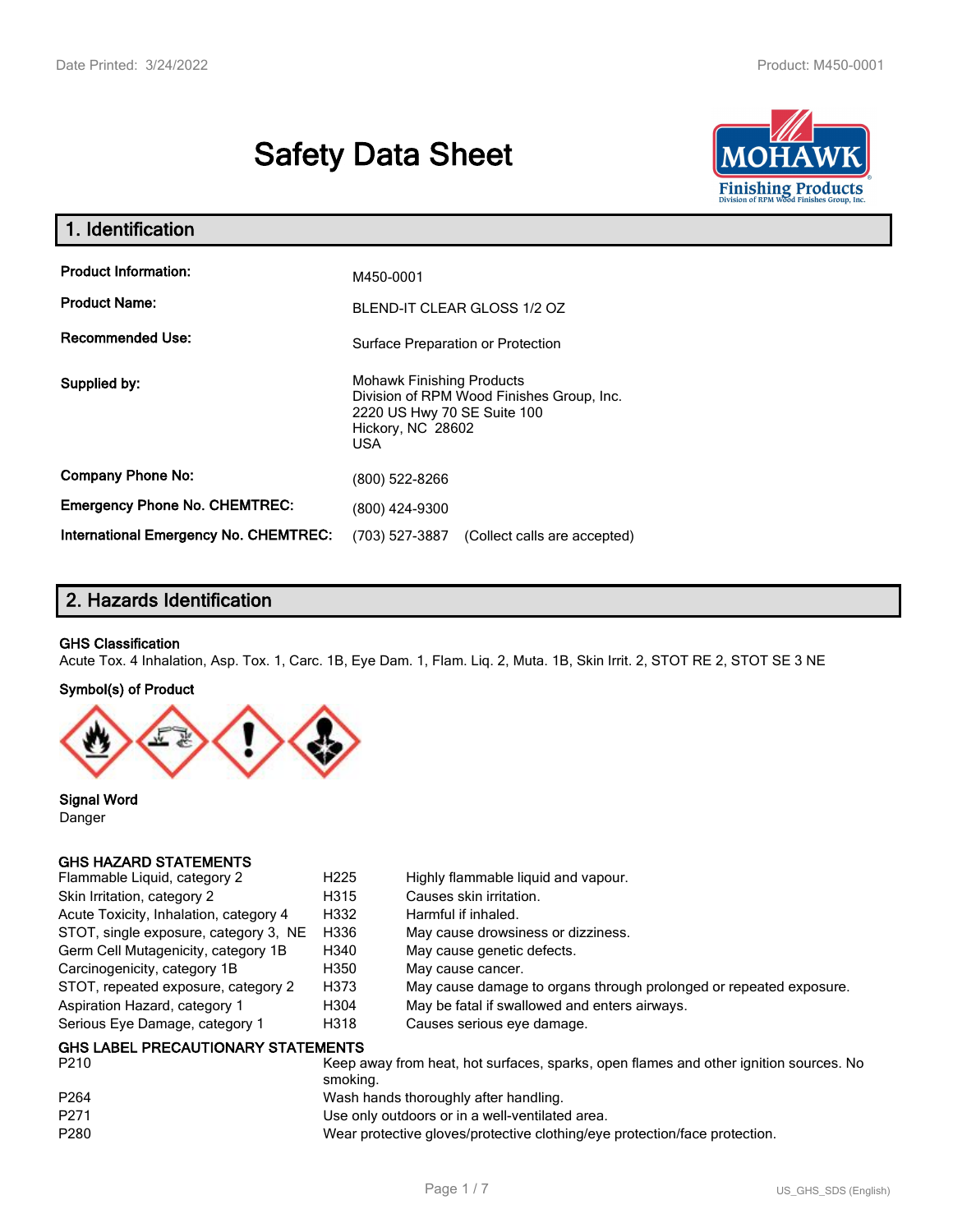| P331                                    | Do NOT induce vomiting.                                                                                                             |
|-----------------------------------------|-------------------------------------------------------------------------------------------------------------------------------------|
| P405                                    | Store locked up.                                                                                                                    |
| P302+P352                               | IF ON SKIN: Wash with plenty of soap and water.                                                                                     |
| P303+P361+P353                          | IF ON SKIN (or hair): Take off immediately all contaminated clothing. Rinse skin with<br>water/shower.                              |
| P305+P351+P338                          | IF IN EYES: Rinse cautiously with water for several minutes. Remove contact lenses, if<br>present and easy to do. Continue rinsing. |
| P362+P364                               | Take off contaminated clothing and wash it before reuse.                                                                            |
| P403+P233                               | Store in a well-ventilated place. Keep container tightly closed.                                                                    |
| P201                                    | Obtain special instructions before use.                                                                                             |
| P <sub>260</sub>                        | Do not breathe dust/fume/gas/mist/vapours/spray.                                                                                    |
| P304+P340                               | IF INHALED: Remove person to fresh air and keep comfortable for breathing.                                                          |
| P308+P313                               | IF exposed or concerned: Get medical advice/attention.                                                                              |
| P332+P313                               | If skin irritation occurs: Get medical advice/attention.                                                                            |
| P403+P235                               | Store in a well-ventilated place. Keep cool.                                                                                        |
| P301+P310                               | IF SWALLOWED: Immediately call a POISON CENTER or doctor/physician.                                                                 |
| <b>GHS SDS PRECAUTIONARY STATEMENTS</b> |                                                                                                                                     |
| P <sub>240</sub>                        | Ground/bond container and receiving equipment.                                                                                      |
| P <sub>241</sub>                        | Use explosion-proof electrical/ventilating/lighting/equipment.                                                                      |
| P <sub>242</sub>                        | Use only non-sparking tools.                                                                                                        |
| P243                                    | Take precautionary measures against static discharge.                                                                               |

# **3. Composition/Information on ingredients**

| <b>Chemical Name</b> | CAS-No.    | <u>Wt. %</u> | <b>GHS Symbols</b>    | <b>GHS Statements</b>                     |
|----------------------|------------|--------------|-----------------------|-------------------------------------------|
| n-butyl acetate      | 123-86-4   | $10 - 25$    | GHS02-GHS07           | H <sub>226</sub> -336                     |
| petroleum distillate | 64742-49-0 | $10 - 25$    | GHS08                 | H304-340-350                              |
| butanol              | 71-36-3    | $10 - 25$    | GHS02-GHS05-          | H <sub>226</sub> -302-315-318-332-335-336 |
|                      |            |              | GHS07                 |                                           |
| ethanol              | 64-17-5    | $2.5 - 10$   | GHS02                 | H <sub>225</sub>                          |
| eep                  | 763-69-9   | $2.5 - 10$   | GHS06                 | H331                                      |
| toluene              | 108-88-3   | $2.5 - 10$   | GHS02-GHS07-          | H225-304-315-332-336-373                  |
|                      |            |              | GHS08                 |                                           |
| m-xylene             | 108-38-3   | $2.5 - 10$   | GHS02-GHS07           | H <sub>226</sub> -315-332                 |
| pm acetate           | 108-65-6   | $1.0 - 2.5$  | GHS02-GHS07           | H <sub>226</sub> -332                     |
| o-xylene             | 95-47-6    | $1.0 - 2.5$  | GHS02-GHS07           | H <sub>226</sub> -315-332                 |
| ethylbenzene         | 100-41-4   | $0.1 - 1.0$  | GHS02-GHS07-<br>GHS08 | H <sub>225</sub> -304-332-373             |
| p-xylene             | 106-42-3   | $0.1 - 1.0$  | GHS02-GHS07           | H226-315-332                              |

The exact percentage (concentration) of ingredients is being withheld as a trade secret.

The text for GHS Hazard Statements shown above (if any) is given in the "Other information" Section.

# **4. First-aid Measures**



FIRST AID - EYE CONTACT: IF IN EYES: Rinse cautiously with water for several minutes. Remove contact lenses, if present and easy to do. Continue rinsing.

FIRST AID - SKIN CONTACT: IF ON SKIN: Wash with plenty of soap and water. IF ON SKIN (or hair): Take off immediately all contaminated clothing. Rinse skin with water/shower. Take off contaminated clothing and wash it before reuse. If skin irritation occurs: Get medical advice/attention.

FIRST AID - INGESTION: Do NOT induce vomiting. IF SWALLOWED: Immediately call a POISON CENTER or doctor/physician.

FIRST AID - INHALATION: IF INHALED: Remove person to fresh air and keep comfortable for breathing.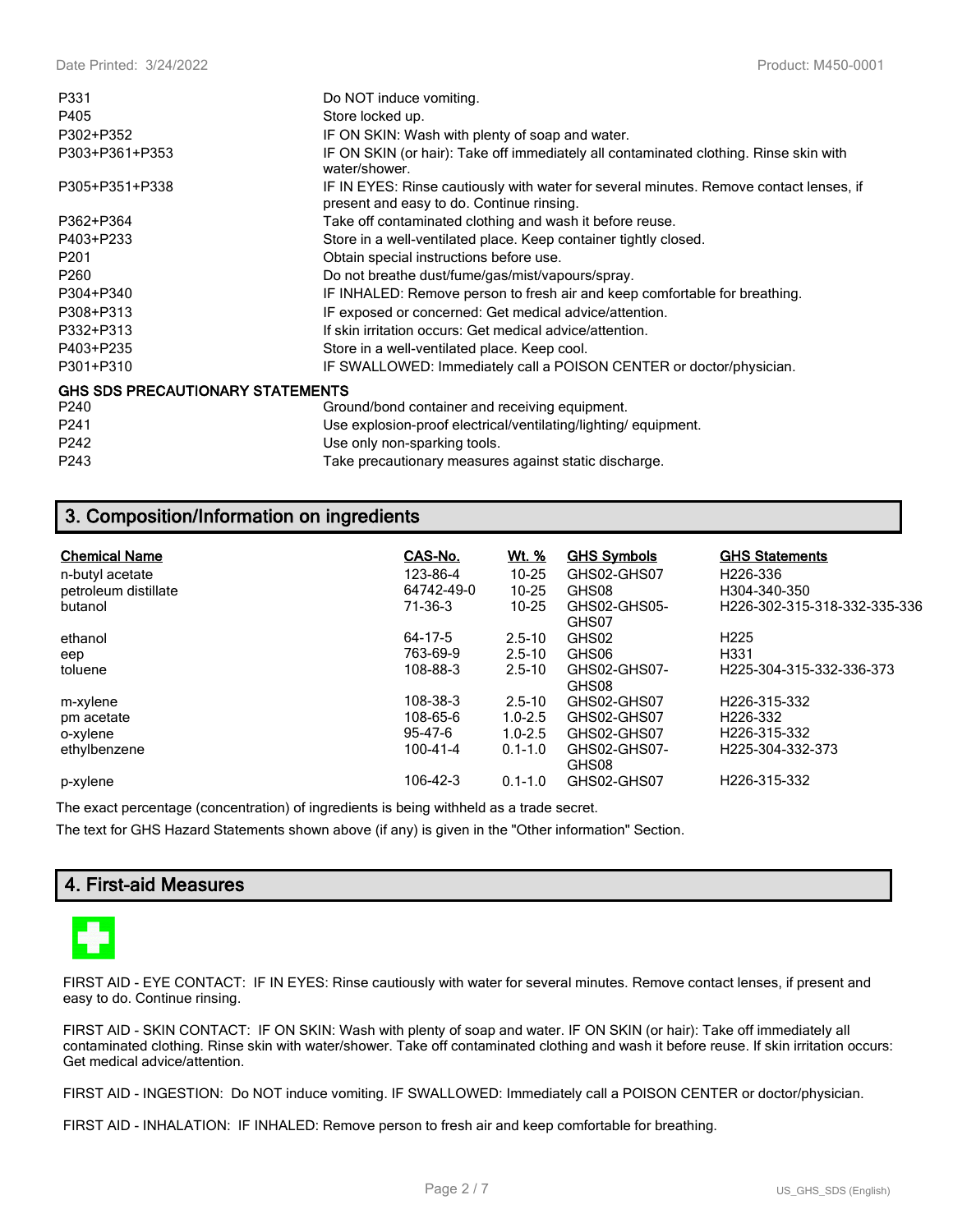**SPECIAL FIREFIGHTING PROCEDURES:** Evacuate all persons from the fire area to a safe location. Move non-burning material, as feasible, to a safe location as soon as possible. Fire fighters should be protected from potential explosion hazards while extinguishing the fire. Wear self-contained breathing apparatus (SCBA) and full fire-fighting protective clothing. Thoroughly decontaminate all protective equipment after use. Containers of this material may build up pressure if exposed to heat (fire). Use water spray to cool fire-exposed containers. Use water spray to disperse vapors if a spill or leak has not ignited. DO NOT extinguish a fire resulting from the flow of flammable liquid until the flow of the liquid is effectively shut off. This precaution will help prevent the accumulation of an explosive vapor-air mixture after the initial fire is extinguished.

**FIREFIGHTING EQUIPMENT:** This is a NFPA/OSHA Class 1B or less flammable liquid. Follow NFPA30, Chapter 16 for fire protection and fire suppression. Use a dry chemical, carbon dioxide, or similar ABC fire extinguisher for incipeint fires. Water may be used to cool and prevent rupture of containers that are exposed to heat from fire.

# **6. Accidental Release Measures**

#### **ENVIRONMENTAL MEASURES:** No Information

**STEPS TO BE TAKEN IN CASE MATERIAL IS RELEASED OR SPILLED:** Follow personal protective equipment recommendations found in Section VIII. Personal protective equipment needs must be evaluated based on information provided on this sheet and the special circumstances created by the spill including; the material spilled, the quantity of the spill, the area in which the spill occurred, and the training and the expertise of employees in the area responding to the spill. Never exceed any occupational exposure limits. Shut off ignition sources; including electrical equipment and flames. Do not allow smoking in the area. Do not allow the spilled product to enter public drainage system or open waterways.

# **7. Handling and Storage**



**HANDLING:** Avoid inhalation and contact with eyes, skin, and clothing. Wash hands thoroughly after handling and before eating or drinking. In keeping with safe handling practices, avoid ignition sources (smoking, flames, pilot lights, electrical sparks); ground and bond containers when transferring the material to prevent static electricity sparks that could ignite vapor and use spark proof tools and explosion proof equipment. Empty containers may retain product residue or vapor. Do not pressurize, cut, weld, braze, solder, drill, grind, or expose container to heat, flame, sparks, static electricity, or other sources of ignition. Any of these actions can potentially cause an explosion that may lead to injury.

**STORAGE:** Keep containers closed when not in use. Store in cool well ventilated space away from incompatible materials.

# **8. Exposure Controls/Personal Protection**

| Ingredients with Occupational Exposure Limits |                      |                       |                     |                         |  |
|-----------------------------------------------|----------------------|-----------------------|---------------------|-------------------------|--|
| <b>Chemical Name</b>                          | <b>ACGIH TLV-TWA</b> | <b>ACGIH-TLV STEL</b> | <b>OSHA PEL-TWA</b> | <b>OSHA PEL-CEILING</b> |  |
| n-butyl acetate                               | 50 ppm               | $150$ ppm             | $150$ ppm           | N.D.                    |  |
| petroleum distillate                          | N.D.                 | N.D.                  | N.D.                | N.D.                    |  |
| butanol                                       | 20 ppm               | N.D.                  | $100$ ppm           | N.D.                    |  |
| ethanol                                       | N.D.                 | $1000$ ppm            | $1000$ ppm          | N.D.                    |  |
| eep                                           | N.D.                 | N.D.                  | N.D.                | N.D.                    |  |
| toluene                                       | 20 ppm               | N.D.                  | $200$ ppm           | 300 ppm                 |  |
| m-xylene                                      | $100$ ppm            | $150$ ppm             | $100$ ppm           | N.D.                    |  |
| pm acetate                                    | N.D.                 | N.D.                  | N.D.                | N.D.                    |  |
| o-xylene                                      | $100$ ppm            | $150$ ppm             | N.D.                | N.D.                    |  |
| ethylbenzene                                  | 20 ppm               | N.D.                  | $100$ ppm           | N.D.                    |  |
| p-xylene                                      | 100 ppm              | $150$ ppm             | 100 ppm             | N.D.                    |  |

**Further Advice: MEL = Maximum Exposure Limit OES = Occupational Exposure Standard SUP = Supplier's Recommendation Sk = Skin Sensitizer N.E. = Not Established N.D. = Not Determined**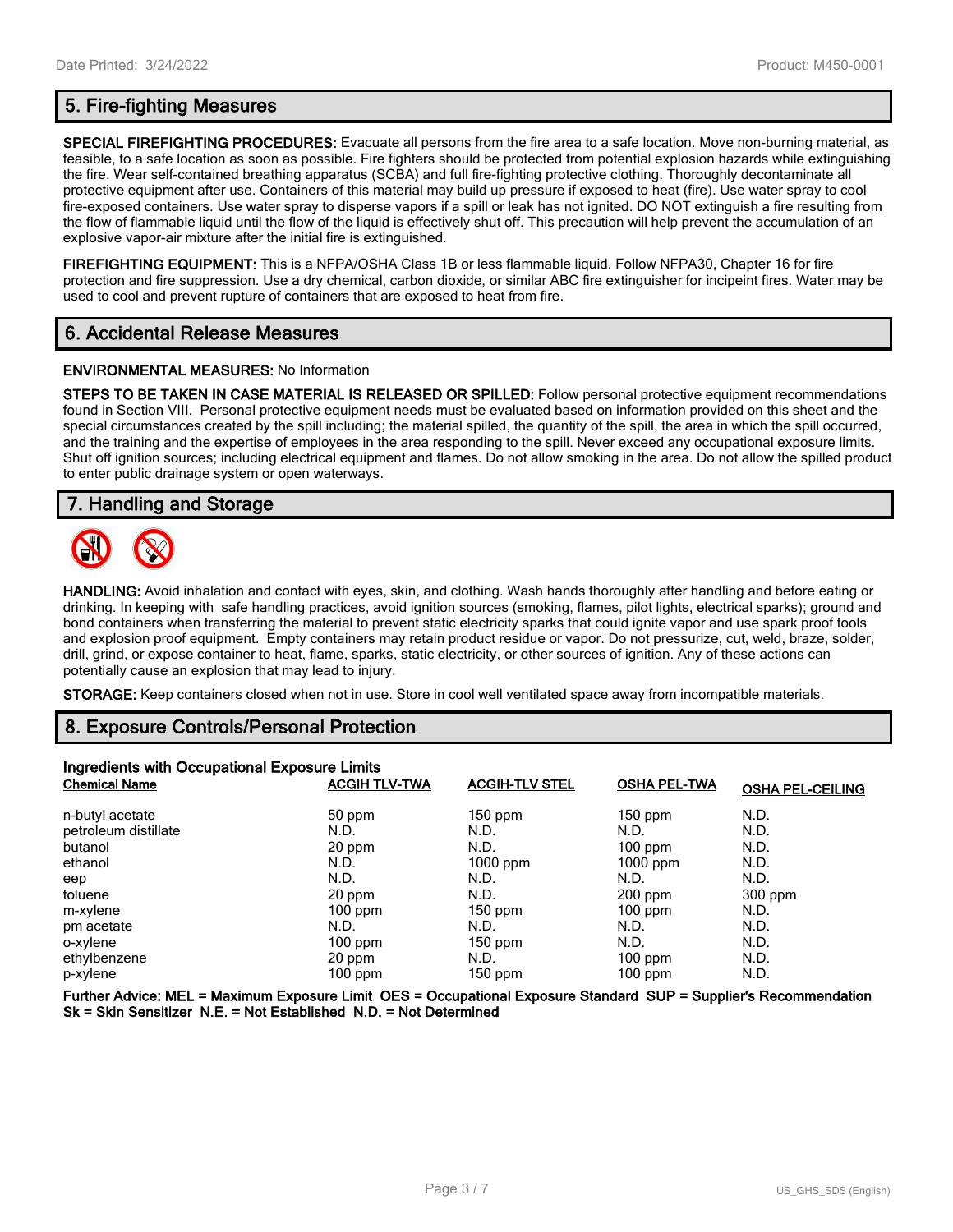# **Personal Protection**



**RESPIRATORY PROTECTION:** Use adequate engineering controls and ventilation to keep levels below recommended or statutory exposure limits. If exposure levels exceed limits use appropriate approved respiratory protection equipment.

**SKIN PROTECTION:** Wear chemical resistant footwear and clothing such as gloves, an apron or a whole body suit as appropriate.



**EYE PROTECTION:** Wear chemical-resistant glasses and/or goggles and a face shield when eye and face contact is possible due to splashing or spraying of material.



**OTHER PROTECTIVE EQUIPMENT:** No Information



**HYGIENIC PRACTICES:** It is good practice to avoid contact with the product and/or its vapors, mists or dust by using appropriate protective measures. Wash thoroughly after handling and before eating or drinking.

# **9. Physical and Chemical Properties**

| Appearance:                    | Clear Liquid                     | <b>Physical State:</b>                      | <b>LIQUID</b>  |
|--------------------------------|----------------------------------|---------------------------------------------|----------------|
| Odor:                          | <b>Strong Solvent</b>            | <b>Odor Threshold:</b>                      | Not determined |
| Density, g/cm3:                | 0.878                            | pH:                                         | Not determined |
| Freeze Point, °F:              | Not determined                   | <b>Viscosity:</b>                           | Not determined |
| <b>Solubility in Water:</b>    | Not determined                   | Partition Coefficient, n-octanol/<br>water: | Not determined |
| Decomposition temperature, °F: | Not determined                   | <b>Explosive Limits, %:</b>                 | Not determined |
| Boiling Range, °F:             | $>100$ °F                        | Flash Point, °F:                            | $39°$ F        |
| Combustibility:                | <b>Supports Combustion</b>       | Auto-Ignition Temperature, °F:              | Not determined |
| <b>Evaporation Rate:</b>       | <b>Faster than Diethyl Ether</b> | Vapor Pressure, mmHg:                       | Not determined |
| <b>Vapor Density:</b>          | Not determined                   |                                             |                |

# **10. Stability and reactivity**

**N.I. = No Information**

**STABILITY:** Stable under normal conditions. **CONDITIONS TO AVOID:** Heat, flames and sparks. **INCOMPATIBILITY:** Acids, Bases, Oxidizing agents **HAZARDOUS DECOMPOSITION PRODUCTS:** Not determined.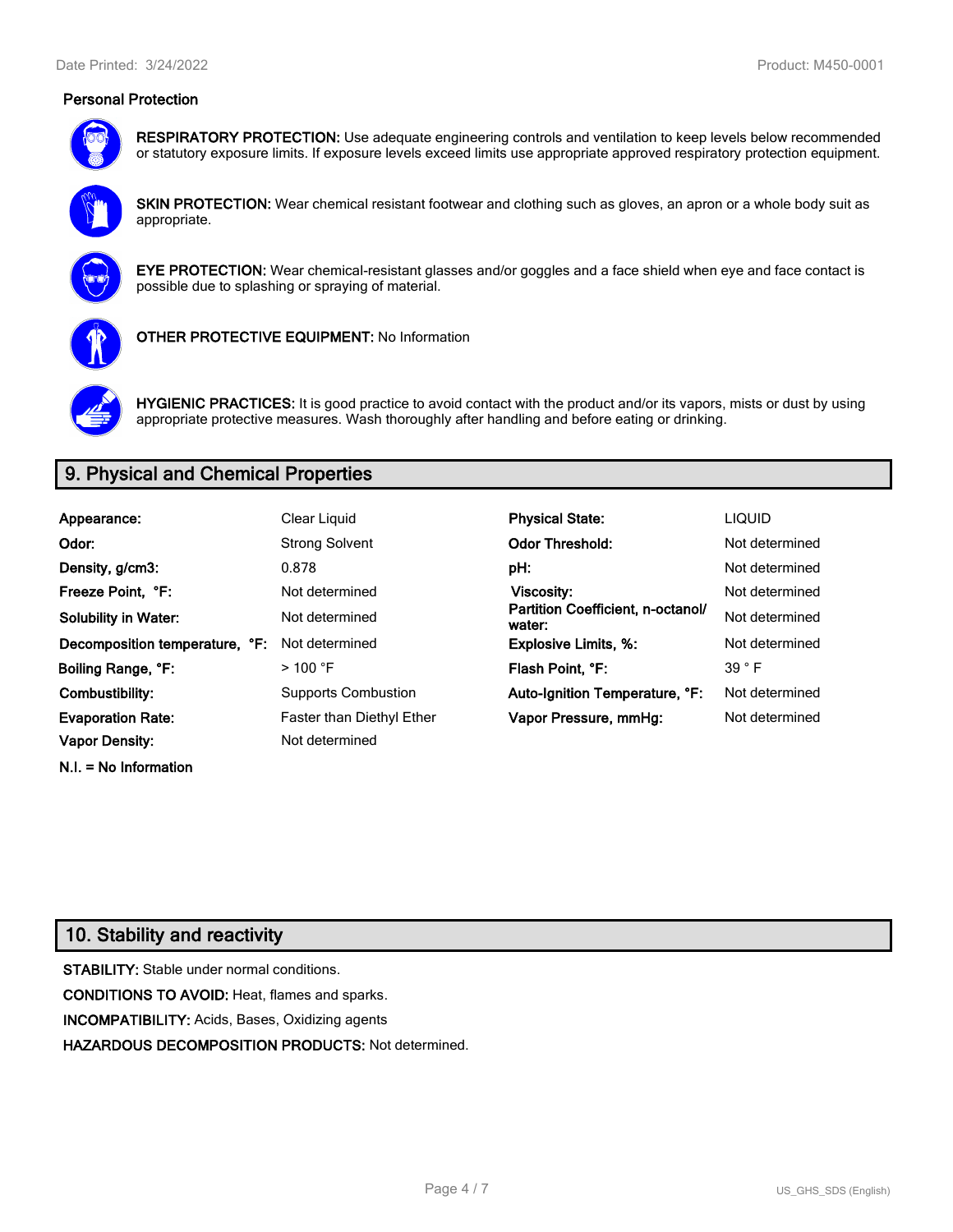# **11. Toxicological information**



**Practical Experiences**

**EMERGENCY OVERVIEW:** No Information

**EFFECT OF OVEREXPOSURE - EYE CONTACT:** No Information

**EFFECT OF OVEREXPOSURE - INGESTION:** No Information

**EFFECT OF OVEREXPOSURE - INHALATION:** No Information

**EFFECT OF OVEREXPOSURE - SKIN CONTACT:** No Information

**CARCINOGENICITY:** May cause cancer.

#### **PRIMARY ROUTE(S) OF ENTRY:**

**Eye Contact, Skin Contact, Ingestion, Inhalation**

#### **Acute Toxicity Values The acute effects of this product have not been tested. Data on individual components are tabulated below**

| CAS-No.        | <b>Chemical Name</b> | Oral LD50       | Dermal LD50                       | Vapor LC50     |
|----------------|----------------------|-----------------|-----------------------------------|----------------|
| 123-86-4       | n-butyl acetate      | 14130 mg/kg Rat | >17600 mg/kg Rabbit 23.4 mg/l Rat |                |
| 64742-49-0     | petroleum distillate | >5000 mg/kg Rat | >3160 mg/kg Rabbit                | 54 mg/l Rat    |
| 71-36-3        | butanol              | 700 mg/kg Rat   | 3402 mg/kg Rabbit                 | 8000 mg/l Rat  |
| 64-17-5        | ethanol              | 7060 mg/kg Rat  | 15,800 mg/kg                      | 124.7 mg/L Rat |
| 763-69-9       | eep                  | 3200 mg/kg Rat  | 4080 mg/kg Rabbit                 | $>20$ mg/l     |
| 108-88-3       | toluene              | 2600 mg/kg Rat  | 12000 mg/kg Rabbit                | 12.5 mg/L Rat  |
| 108-38-3       | m-xylene             | 5000 mg/kg Rat  | 6500 mg/kg Rabbit                 | >20 mg/l Rat   |
| 108-65-6       | pm acetate           | 8532 mg/kg Rat  | >5000 mg/kg Rabbit                | $>20$ mg/L     |
| 95-47-6        | o-xylene             | 3608 mg/kg Rat  | 14100 mg/kg Rabbit                | >20 mg/l Rat   |
| $100 - 41 - 4$ | ethylbenzene         | 3500 mg/kg Rat  | 15400 mg/kg Rabbit                | 17.2 mg/L Rat  |
| 106-42-3       | p-xylene             | 4029 mg/kg Rat  | >2000 mg/kg rabbit                | >20 mg/l Rat   |

#### **N.I. = No Information**

# **12. Ecological information**

**ECOLOGICAL INFORMATION:** Ecological evaluation of this material has not been performed; however, do not allow the product to be released to the environment without governmental approval/permits.

# **13. Disposal Information**



**Product**

**DISPOSAL METHOD:** Waste from this material may be a listed and/or characteristic hazardous waste. Dispose of material, contaminated absorbent, container and unused contents in accordance with local, state, and federal regulations.

**STEPS TO BE TAKEN IN CASE MATERIAL IS RELEASED OR SPILLED:** Follow personal protective equipment recommendations found in Section VIII. Personal protective equipment needs must be evaluated based on information provided on this sheet and the special circumstances created by the spill including; the material spilled, the quantity of the spill, the area in which the spill occurred, and the training and the expertise of employees in the area responding to the spill. Never exceed any occupational exposure limits. Shut off ignition sources; including electrical equipment and flames. Do not allow smoking in the area. Do not allow the spilled product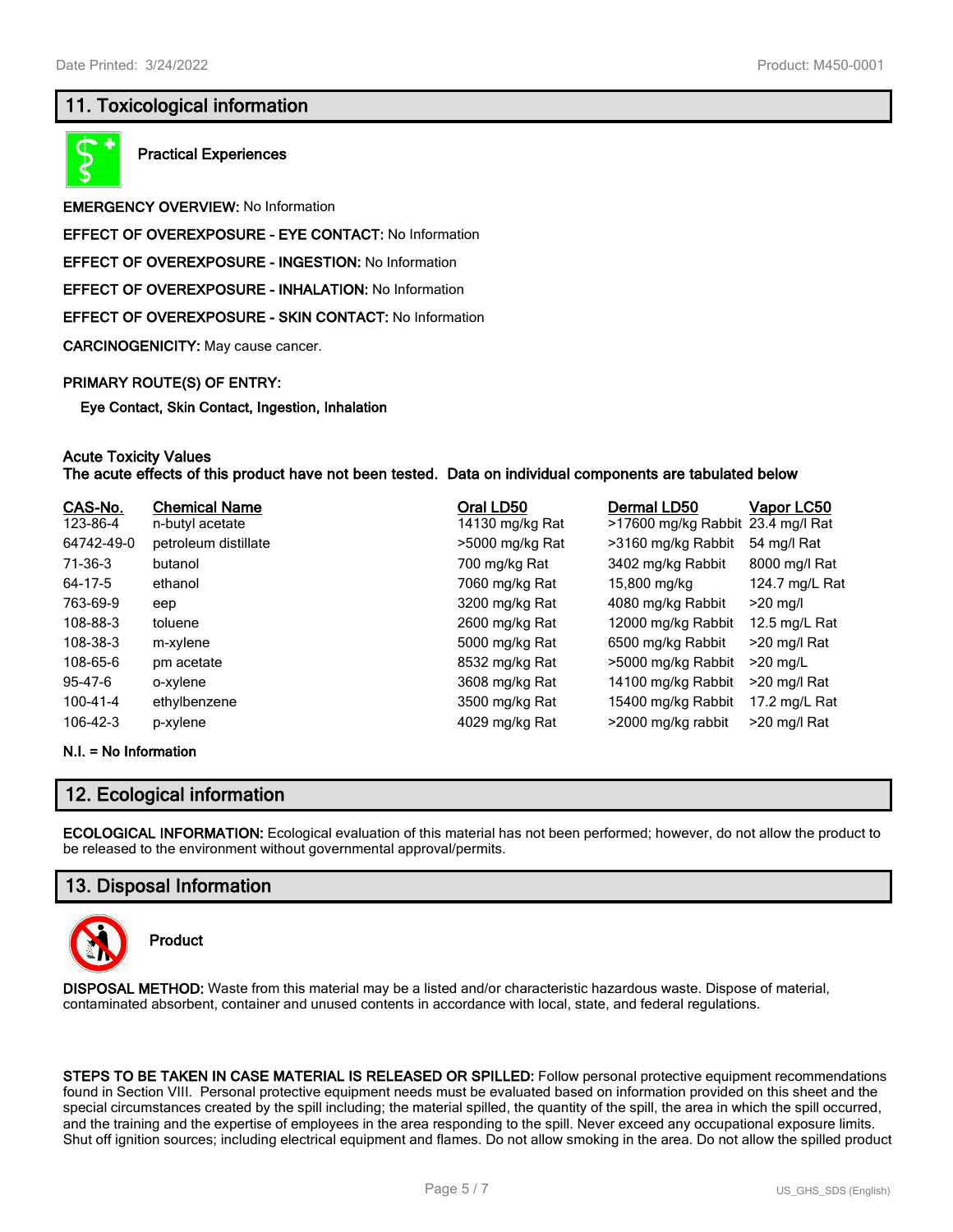to enter public drainage system or open waterways.

### **14. Transport Information**

#### **SPECIAL TRANSPORT PRECAUTIONS:** No Information

**DOT:** LIMITED QUANTITY

IATA: ID8000, CONSUMER COMMODITY, 9

**IMDG:** LIMITED QUANTITY UN1263

## **15. Regulatory Information**

## **U.S. Federal Regulations:**

#### **CERCLA - SARA Hazard Category**

This product has been reviewed according to the EPA 'Hazard Categories' promulgated under Sections 311 and 312 of the Superfund Amendment and Reauthorization Act of 1986 (SARA Title III) and is considered, under applicable definitions, to meet the following categories:

Fire Hazard, Acute Health Hazard, Chronic Health Hazard

#### **SARA SECTION 313**

This product contains the following substances subject to the reporting requirements of Section 313 of Title III of the Superfund Amendment and Reauthorization Act of 1986 and 40 CFR part 372:

| <b>Chemical Name</b> | CAS-No.       | Wt. % |
|----------------------|---------------|-------|
| butanol              | 71-36-3       | 11.81 |
| toluene              | 108-88-3      | 3.06  |
| m-xylene             | 108-38-3      | 2.50  |
| o-xylene             | $95 - 47 - 6$ | 1.03  |

## **TOXIC SUBSTANCES CONTROL ACT**

This product contains the following chemical substances subject to the reporting requirements of TSCA 12(B) if exported from the United States:

| <b>Chemical Name</b>         | CAS-No.  |
|------------------------------|----------|
| octamethylcyclotetrasiloxane | 556-67-2 |

# **U.S. State Regulations:**

# **CALIFORNIA PROPOSITION 65**

WARNING: Cancer and Reproductive Harm - www.P65Warnings.ca.gov.

Ethylbenzene, Cancer, 0.9573% Toluene, Reproductive Harm, 3.0648%